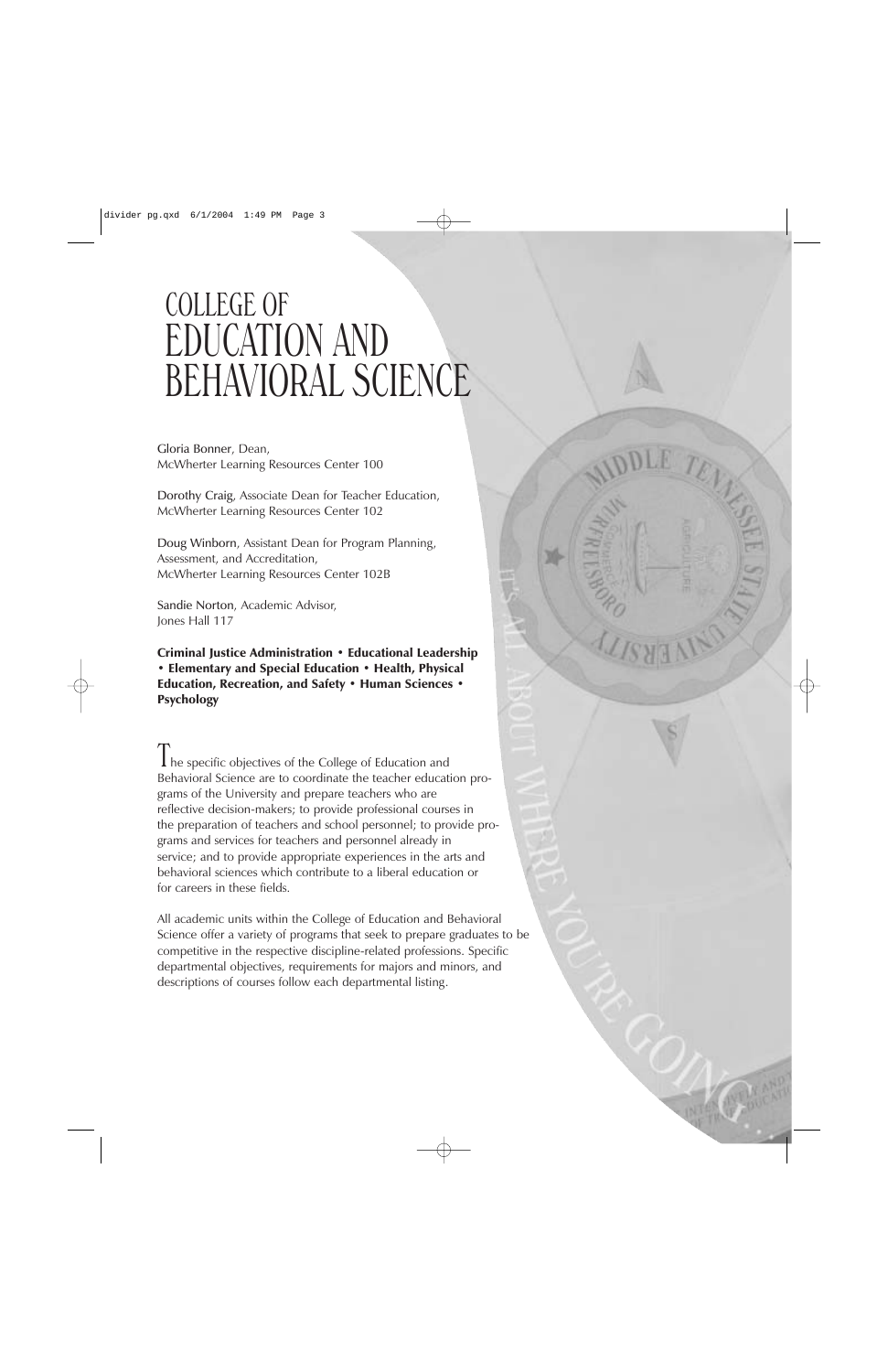# **Laboratory Schools**

The Homer Pittard Campus School is a laboratory unit of the Department of Elementary and Special Education. As a public school, comprising grades K through 6, the program operates under the supervision of the College of Education and Behavioral Science and the Rutherford County School System. The campus school serves the professional education programs in teacher education as a laboratory by providing varied opportunities for University students to study children, to study the school program, to participate in teaching activities, and to learn teaching theory.

Project HELP, an educational program for preschool children who are disabled, is another laboratory in the College of Education and Behavioral Science. In addition to special education, it provides the setting for observation/participation experiences in several academic departments.

The Nursery School and Parent-Child Learning Center are located in the Department of Human Sciences and serve as teaching laboratories for child development and early childhood and elementary education.

# **Accreditation**

Teacher preparation programs for undergraduate and graduate programs through the Specialist in Education degree for the preparation of teachers and related school personnel are accredited by the National Council for Accreditation of Teacher Education. The College of Education and Behavioral Science holds membership in the Tennessee Association of Colleges for Teacher Education and the American Association of Colleges for Teacher Education.

# **Admission to Teacher Education**

Students who wish to prepare themselves for careers as teachers *must make formal application for admission to the teacher education program.* Applications must be *filed no later than the second semester of the sophomore year.* Students who transfer to Middle Tennessee State University after the completion of their sophomore years, or with more than 45 semester hours of credit, must make application during their first semester of residence at MTSU. **Admission to teacher education is a prerequisite to enrollment in upper-division courses in Elementary Education (ELED), Reading (READ), Special Education (SPED) (except SPED 3010), Foundations of Education (FOED), or Youth Education (YOED).**

To be formally admitted to the teacher education program, one must

- 1. complete the admission application;
- 2. have acceptable scores on the Pre-Professional Skills Test of Reading, Mathematics, and Writing as set by the Tennessee State Board of Education;
- 3. complete at least 45 semester hours with at least 6 semester hours at MTSU
- 4. complete FOED 1110 and FOED 2110 (or approved substitutes);
- 5. have an overall grade point average of 2.50 (grades earned in basic and developmental courses are not used in computation of the required average);
- 6. have three favorable professional interviews;
- 7. have disciplinary clearance from the Office of Teacher Education.

Application forms for Admission to Teacher Education may be secured from the Office of Professional Laboratory Experiences, McWherter Learning Resources Center 170. Information regarding tests is also available from the Office of Professional Laboratory Experiences.

## **Post-Baccalaureate Teacher Education Program**

The post-baccalaureate teacher education program is designed for individuals who have completed baccalaureate degrees but who did not complete teacher preparation. The College of Education and Behavioral Science requires candidates to address any course and program deficiencies in their undergraduate education to ensure the attainment of the knowledge and skills required in general education, professional education, and the major for the teaching field. Additional coursework and program requirements will be determined by the teacher licensure analyst. Transcript analysis forms for the post-baccalaureate program are available in McWherter Learning Resources Center 173.

Post-baccalaureate students must also make formal application for admission to the teacher education program. Admission to teacher education is a prerequisite to enrollment in upper-division courses in Elementary Education (ELED), Reading (READ), Special Education (SPED) (except SPED 3010), Foundations of Education (FOED), or Youth Education (YOED).

# **Directed Teaching**

Directed teaching is the culminating professional experience in the pre-service education of teachers. Admission to directed teaching and the professional semester is based upon successful completion of the following requirements and formal application by the student. *Applications must be filed at the beginning of the semester preceding the semester in which directed teaching is to be done.* Students should confirm specific deadline dates for student teaching applications with the Office of Professional Laboratory Experiences. Directed teaching must be taken in the student's major endorsement.

To enroll in directed teaching and the professional semester one must

- 1. complete the admission application;
- 2. have completed formal admission to teacher education at the time that the application is filed;
- 3. have grade point average of 2.50 overall and a 2.50 grade point average in the teaching major (grades earned in basic and developmental courses are not used in computation of the required average; computation of the grade point average in the teaching major will include all coursework taken in the departments contributing to the teaching major; this includes all coursework, if any, taken beyond the required and elective courses in the teaching major);
- 4. complete all education courses and appropriate methods course(s) with a grade of C or better;
- 5. be classified as a senior, graduate student, or post-baccalaureate **s**tudent;
- 6. be favorably evaluated in the required field and laboratory experiences (course grades alone may not be used to meet this requirement);
- 7. submit a negative tuberculin test.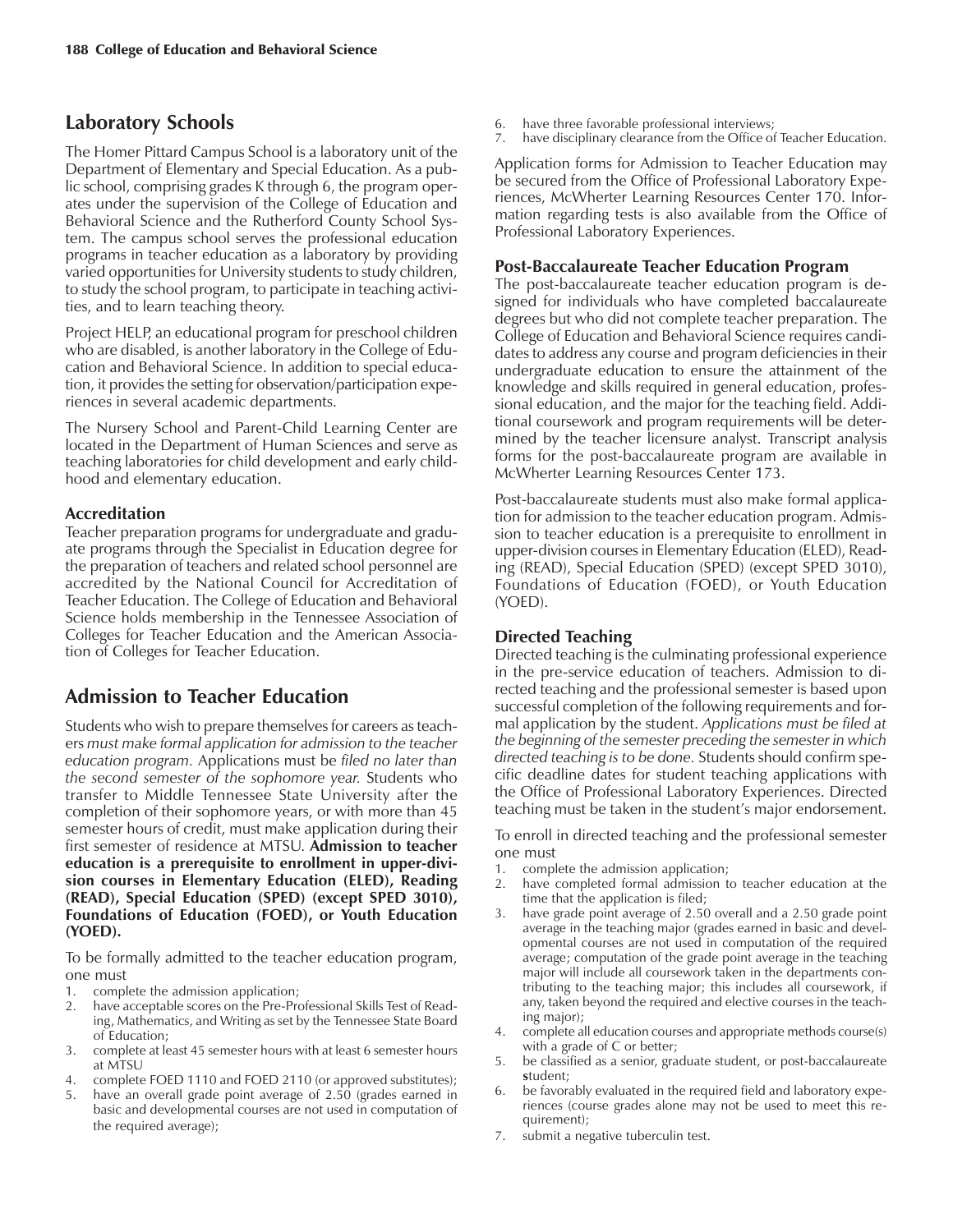Directed teaching is a full-time, entire semester activity that takes place in either fall or spring semester of the senior year. It is the culminating experience of the professional education program, in which student teachers undertake two consecutive placements in local public schools.

#### **Licensure of Teachers**

Completion of an approved program and recommendation by the University are required for a Tennessee Probationary Teacher's License. Forms for making application for the initial Tennessee Teacher's License are available in the Teacher Licensing Office, McWherter Learning Resources Center 173.

All applicants for a teacher's license shall furnish the teacher licensing analyst a report of scores attained on the Praxis II Exam (Principles of Learning and Teaching) and certain designated Specialty Tests so that they may be submitted to the State Department of Education at the time of recommendation. When students make application to take the National Teacher's Exam they should indicate on the application form that their test scores be sent to

Teacher Licensing Analyst College of Education and Behavioral Science Middle Tennessee State University Murfreesboro, Tennessee 37132

Information regarding minimum scores and applicable NTE Specialty Area Tests is available in the office of the licensing analyst, McWherter Learning Resources Center 173.

To be recommended for a license, students who have majors in Interdisciplinary Studies, Early Childhood Education, or Special Education must have at least a 2.50 grade point average.

To be recommended for a license, students who have prepared to teach in grades 5-12 or K-12 must have an overall grade point average of 2.50 in the teaching major. Included in the computation are grades assigned in all courses attempted in departments contributing to the teaching major. This includes all coursework, if any, taken beyond the required elective courses in the teaching major. Grades earned in basic or developmental courses are not used in computing the average required.

### **Early Childhood Education: Pre-Kindergarten through Grade 4**

Requirements for the major in Early Childhood Education must be completed. Consult the Department of Human Sciences for requirements.

#### **Elementary Endorsement, Grades K-6 and 5-8**

Requirements for the major in Interdisciplinary Studies must be completed. Consult the Department of Elementary and Special Education for requirements.

#### **Special Education, Grades K-12**

Requirements for the major in Special Education must be completed. Consult the Department of Elementary and Special Education for requirements.